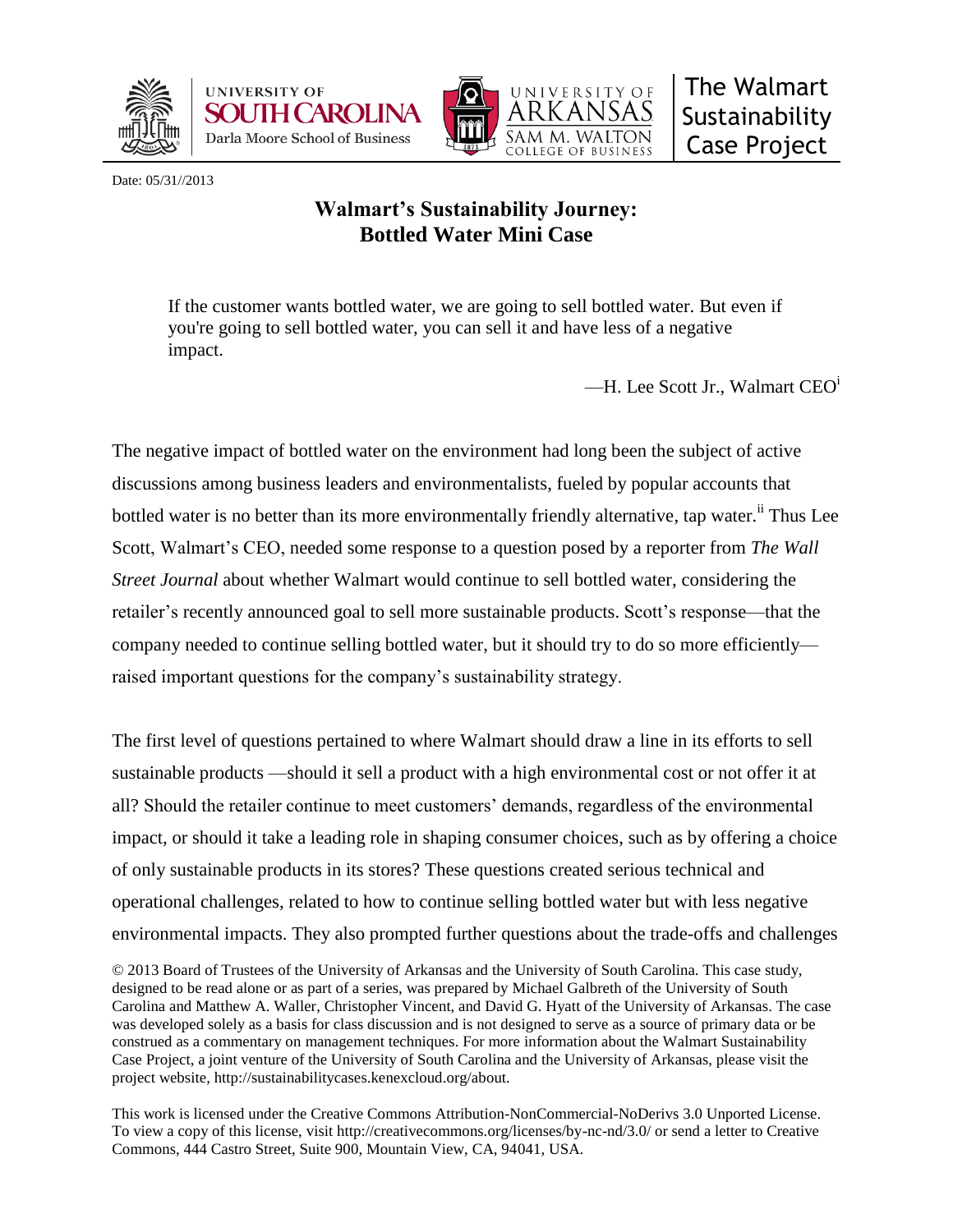associated with pursuing a comprehensive sustainability strategy. Should a corporation actively try to educate consumers about the sustainability of various products, or should they work behind the scenes to minimize the environmental impact of the products that consumers desire? Ultimately, if a company is constrained by consumer demand, what actions can it reasonably take to reduce the environmental impact of the products it sells?

#### **Bottled Water**

Water in a plastic bottle might not be the most exciting product category, but sales of bottled water have registered nearly continuous growth for more than three decades. The idea of bottling water began in Europe in the 1700s, when mineral spring water was bottled and sold for its reputed healing properties. In the early twentieth century, bottled water in Europe offered a safe alternative to unsanitary tap water in many areas. Bottled water entered the U.S. market much later; sanitization of public water had been available there since early in the twentieth century. But consumption of bottled water in the United States saw rapid increases in the 1990s and 2000s, rising from 9.8 gallons per person in 1992<sup>iii</sup> to 27.6 gallons per person in 2009.<sup>iv</sup> Overall, consumption of bottled water grew a thousand-fold between 1984 and  $2005$ .<sup>V</sup> The drivers of this increase were numerous and varied: an aging municipal water infrastructure; a perception that bottled water was safer and tasted better than tap water;<sup>vi</sup> and greater mobility that required convenient, portable water delivery methods. Another important growth driver was the increased focus on healthy diet and lifestyle choices, in which proper hydration and avoidance of sugary drinks both play important roles. People who consume bottled water regularly are twice as likely to cite health concerns as a factor in their beverage choices than those who do not. Furthermore, the increase in bottled water consumption was accompanied by a greater share of households using water filters at home.

Overall, water made up 41% of the beverages Americans consume, and bottled water constituted nearly one-third of total water consumption.<sup>vii</sup> Studies showed that bottled water drinkers were disproportionately from ethnic minorities and had higher-than-average levels of education. Furthermore, though bottled water often was compared to tap water, only 30% of its consumers said they would drink tap water if bottled water were not available; the others would choose some other bottled beverage. Thus the market that featured bottled water also included carbonated soft drinks, sports drinks, juices, coffee, milk, and beer. In this category, bottled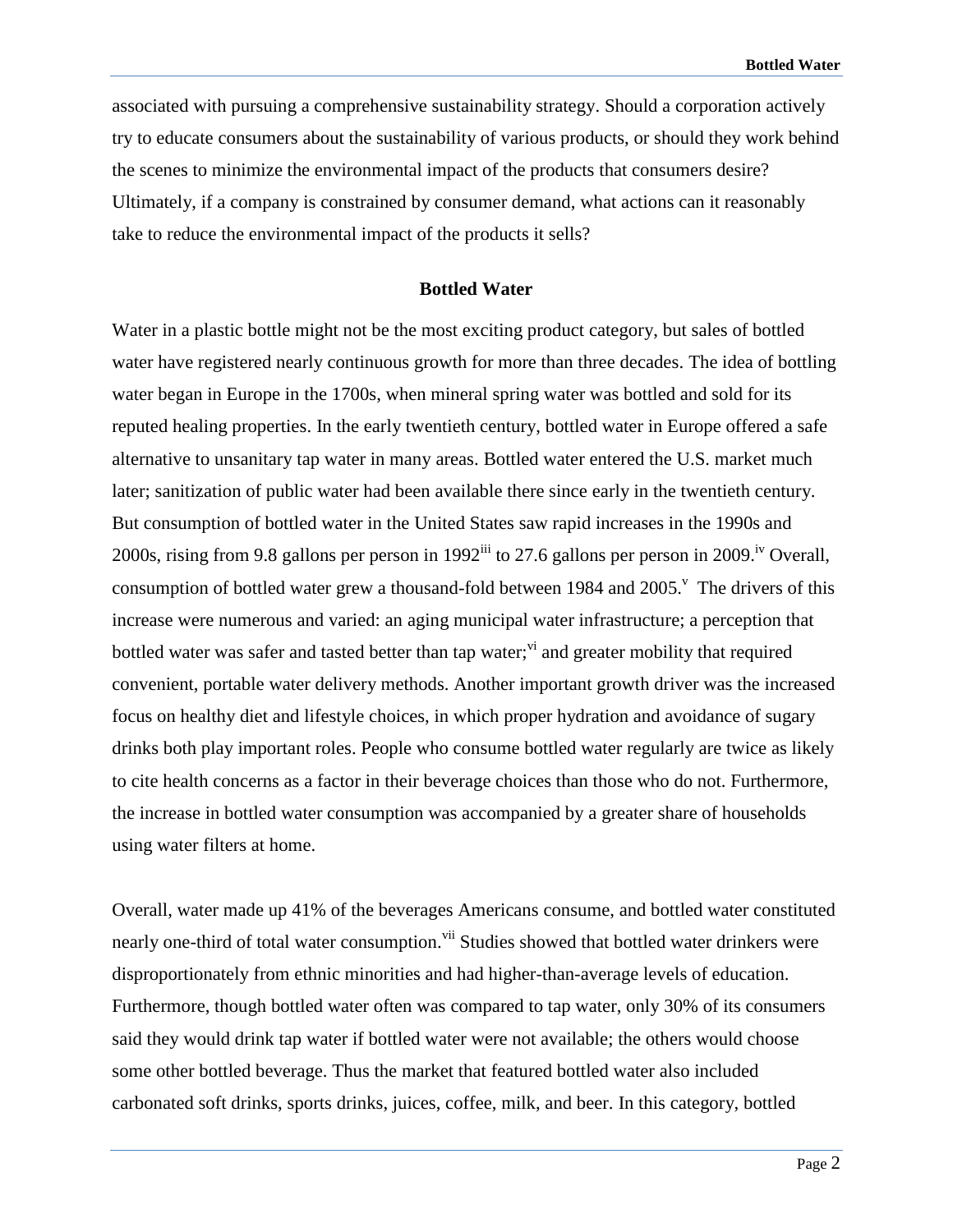water had gained ground against all its competitors, especially soft drinks. Between 2000 and 2009, bottled water's market share increased from 9% to 14.5%, while soft drinks fell from 30% to 24%. During the economic downturn that began in 2008, sales of nearly all beverages decreased, but bottled water sales decreased less than those of all other beverage categories.

Bottled water sold in many sizes and formats, bottled in both glass and various types of plastic bottles, but 70% of water sold in the United States used a "single-serve" format and came in polyethylene terephthalate (PET) plastic bottles. Bottle production began with a "preform," which consists of the PET plastic for a bottle, condensed into a small capsule. Single-serve preforms and bottles, which average about 9 grams each, were shipped to bottling facilities, where they are "blown" or expanded using machines that blew hot air into the preform, forcing it to take to the shape of a mold.

Bottled water also can be classified into several subcategories, such as carbonated, mineral, artesian, spring, purified, and deionized. None of these varieties includes flavorings as such, though added minerals can enhance flavor. Water comes from various sources or goes through several processes, depending on its labeling. The most common label—purified water—may be from any acceptable source, including springs or municipal sources, but the dissolved solids must be removed from it using distillation or reverse osmosis. Spring water comes from underground and rises to the surface without active extraction. Mineral water may be from any source but contains a minimum level of minerals. Regardless of its source, all bottled water must be sanitized and filtered.

Recent trends indicated that consumers prefer packages of multiple, smaller bottles rather than single, larger bottles, so the fastest growing product category is 12- and 24-packs of single-serve, 10 fluid ounce (237 ml) bottles. Walmart's private label water brands, Sam's Choice and Great Value, sold in such packs, were bottled in five locations in North America (Quebec, Florida, Texas, and two West Virginia sites), and competed primarily on price.

# **Walmart and Sustainability**

"We didn't get where we are today by being like everyone else and driving the middle of the road," said Lee Scott, CEO of Walmart, in October 2005. "We became Walmart by being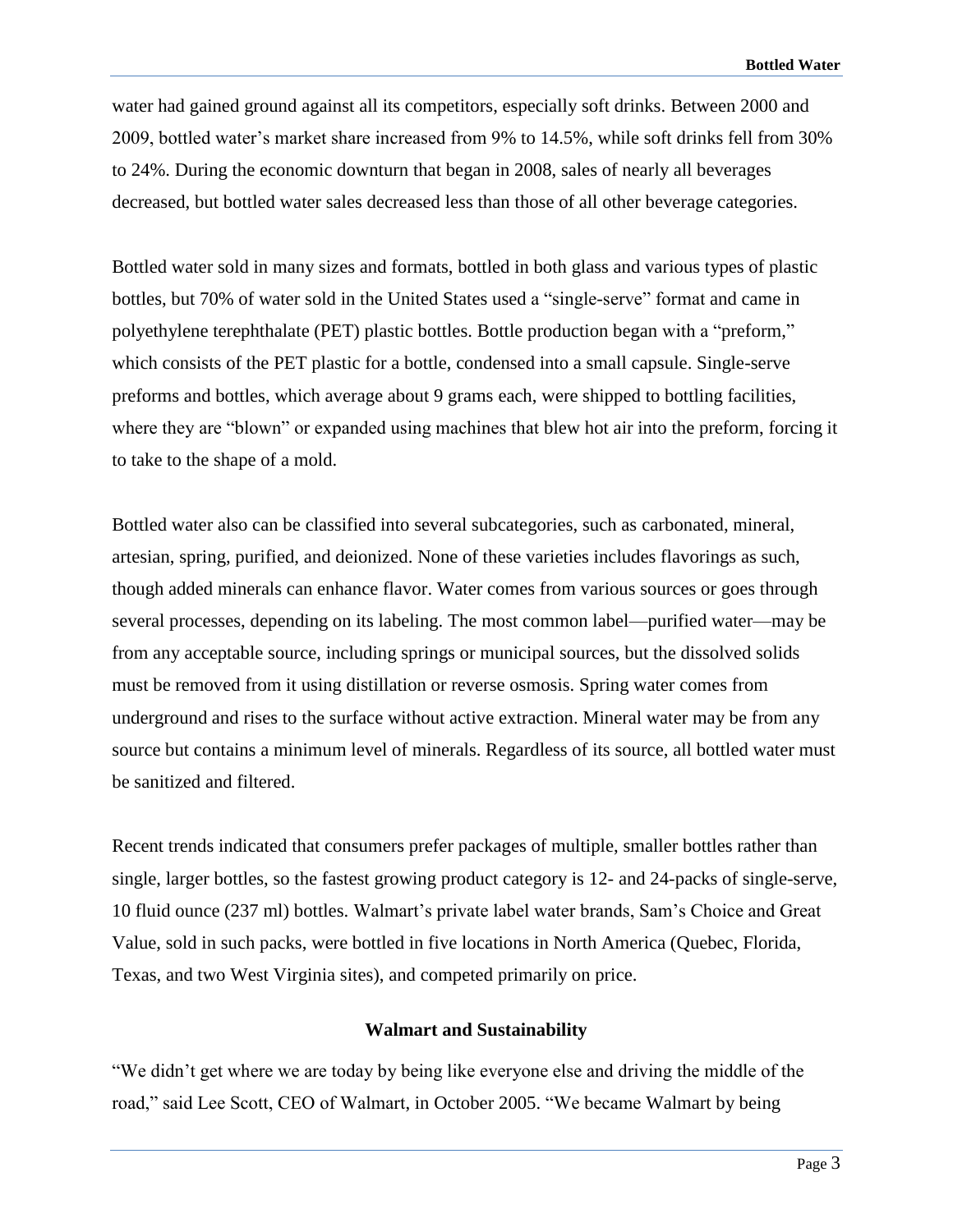different, radically different."<sup>viii</sup> The radical difference Scott proposed that day was sustainability leadership, committing the company to be supplied by 100% renewable energy, to produce zero waste, and to sell products that not only sustained communities but also protected the environment. He gave no timelines for achieving those goals, and he readily admitted that he didn't know exactly how to achieve them. But the environment was being degraded by human activity, which was hurting people—"Katrina in slow motion," Scott called it, referring to the devastating 2005 hurricane—and people involved in business had an opportunity and the responsibility to eliminate this negative impact.

In retrospect, the speech and emphasis on sustainability came to be regarded as a significant change for Walmart, yet Scott couched it as a continuation of Walmart's longstanding principle of finding business opportunities in unlikely places. Scott made the case that sustainability was not just another task on a to-do list but rather a lens through which to see the world and business.<sup>ix</sup> This led the company to rethink the role of consumers in achieving sustainability. For instance, Walmart actively influenced customers' light bulb purchasing decisions, directing them toward more expensive compact fluorescent bulbs and away from cheaper, energy-intensive incandescent bulbs.<sup>x</sup> Sustainability was not a philanthropic add-on but a new way of doing business that could also ensure additional profits for the company. For example, waste is both an economic loss and an environmental hazard, and thus Walmart would focus on waste reduction strategies. In particular, Scott emphasized supply chain waste and pollution:

If there is waste or pollution, someone along the line pays for it. For example, if our trucks are inefficient from a fuel standpoint, we'll pay for that at the diesel pump. If the dumpsters behind our stores fill up with trash, you can be assured that we paid someone to send that trash to us, and we will pay someone to take it away.<sup>xi</sup>

#### **Sustainability and Bottled Water**

The negative impact of bottled water on the environment has long been the subject of active discussions among business leaders and environmentalists. A 2007 *Fast Company* article<sup>xii</sup> brought the issue to the forefront, framing the decision to drink bottled water as one with deep ethical implications. For instance, Fiji Water produced more than a million bottles of water a day, yet more than half the people on the island of Fiji did not have reliable, safe drinking water.<sup>xiii</sup> Water bottlers acted quickly to defend themselves and establish their sustainability credentials. Still, consumers and watchdog groups remained skeptical. One group, commenting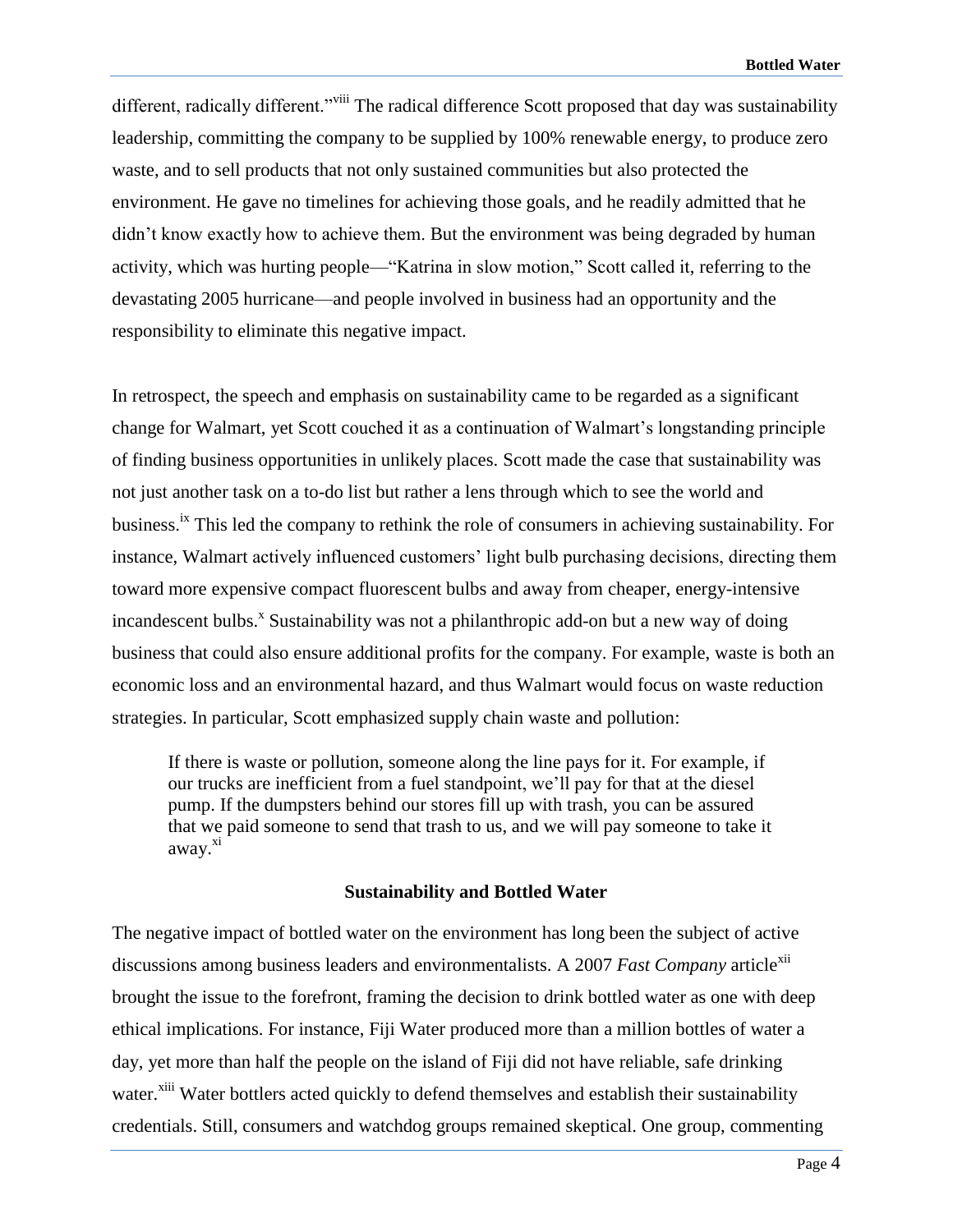on the controversial Fiji Water product (bottled on the remote Pacific island and shipped to locations worldwide), asserted:

The fact that a product that comes packaged in plastic and is shipped thousands of miles from its source of origin could claim the mantle of sustainability is dubious at best…. While we appreciate Fiji Water's attempt to mitigate the negative environmental impacts of their water operation, the fact remains that the only truly sustainable water is the kind that requires no fancy packaging or clever marketing gimmicks: tap water.<sup>xiv</sup>

The quality of bottled water was also questioned, and sometimes even bottled water representatives were unable to distinguish their products from competitors.<sup>xv</sup> A market-based study conducted by an advocacy NGO, Environmental Working Group, indicated that bottled water contained contaminants at levels no different than routinely found in tap water, noting,

Several Sam's Choice samples purchased in California exceeded legal limits for bottled water contaminants in that state. Cancer-causing contaminants in bottled water purchased in 5 states (North Carolina, California, Virginia, Delaware and Maryland) and the District of Columbia substantially exceeded the voluntary standards established by the bottled water industry.<sup>xvi</sup>

In terms of packaging, though PET plastics are highly recyclable and can be converted into products like carpeting, fleece clothing, and playground equipment, as well as new containers and bottles, in 2008 only about 13% of plastic bottles ended up in the U.S. recycling stream. Approximately 2 million tons of water bottles instead moved to landfills.<sup>xvii</sup> Not only would these plastic bottles take centuries to decompose, but they cannot be incinerated, because burning them releases toxic chlorine gas into the atmosphere and produces ash containing heavy metals. The NRDC also estimated greenhouse effects related to transportation: In 2006, the 18 million gallons of bottled water shipped from Fiji to California produced about 2,500 tons of  $CO_2$ .<sup>xviii</sup> According to a 2007 resolution passed by the U.S. Conference of Mayors, plastic water bottles produced for U.S. consumption require 1.5 million barrels of oil per year, which might otherwise power 250,000 homes or fuel 100,000 cars for a year.<sup>xix</sup>

Even as these debates raged, consumer demand for bottled water remained and, as Lee Scott acknowledged, was unlikely to dissipate anytime soon. Rather, the consensus view suggested that bottled water would continue to steal market share from other beverages.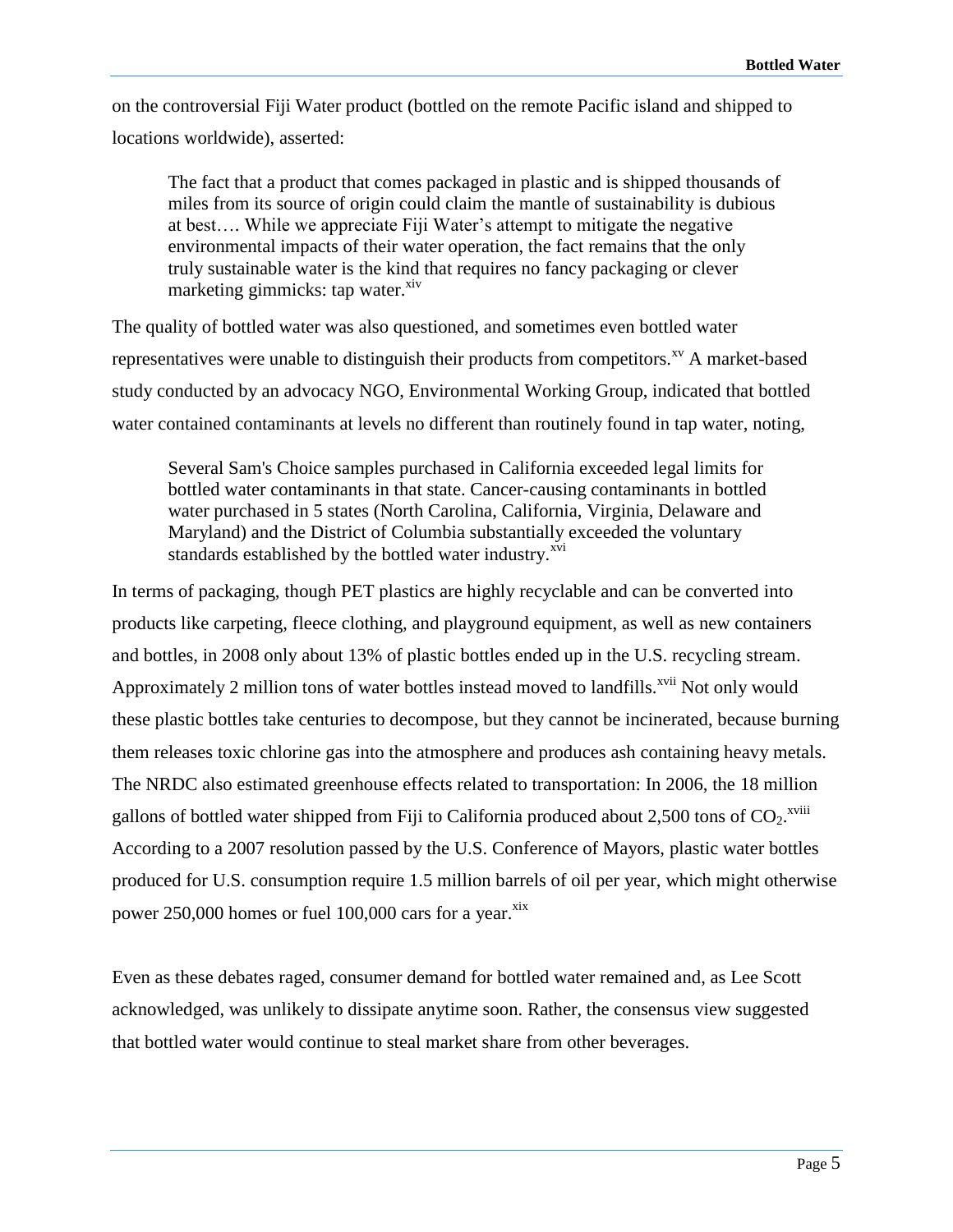## **Demand Fluctuation of Bottled Water**

When Lee Scott told *The Wall Street Journal*, "…even if you're going to sell bottled water, you can sell it and have less of a negative impact,"<sup>xx</sup> he was thinking about leveraging the company's strengths in logistics and forecasting. Because most sales involved single-serve containers (or multi-packs of single-serve containers), forecasting errors could mean significant fluctuations and waste, not only from holding excess inventories but also stockouts, especially around special events such as July 4 or major sporting events. Year after year, demand during these special occasions was dramatically overestimated or underestimated. The result was a quantity of bottles on hand that was either far in excess of what was needed or not nearly enough. Although bottled water has a long shelf life and is unlikely to expire, excess bottles tied up capital, occupied valuable storage space, and offered the potential for damage while in inventory.

Of course, underestimating demand had significant consequences too. For many shoppers, the appeal of Walmart was its offer of a one-stop shop, with a wide array of products: groceries, general merchandise, apparel, pharmacy, and so on. Walmart shoppers thus expect products to be on the shelves. Stockouts at the store level might be resolved through interstore transshipments to address the shortfall, but this process is highly inefficient. Replacement products also might be coming on the next truck headed for the store from the distribution center (DC), but this delivery might not occur for several days—or more, if the truck did not have any excess space to load the water. From a sustainability standpoint, stockouts waste customers' fuel and time, because they must travel to another store to complete their purchases. Inventory mistakes, whether they are excess stock or shortages, thus are costly in various ways.

## **The Search for Efficiency**

# **Transportation**

Sam's Choice and Great Value water was purified, bottled, and packaged at five locations in the eastern and south-central United States, then shipped by truck to DCs. As a product, bottled water was a transportation challenge: Water is dense, so trucks reach their maximum payload ("weigh out") well before filling all the volume of space in the truck ("cube out"). As a result, for every five trucks transporting bottled water, Walmart was transporting the equivalent of two empty trucks. Then, from the DCs, bottled water moved in mixed product trucks to stores. The simplest opportunity for improving the efficiency of the bottled water distribution was changing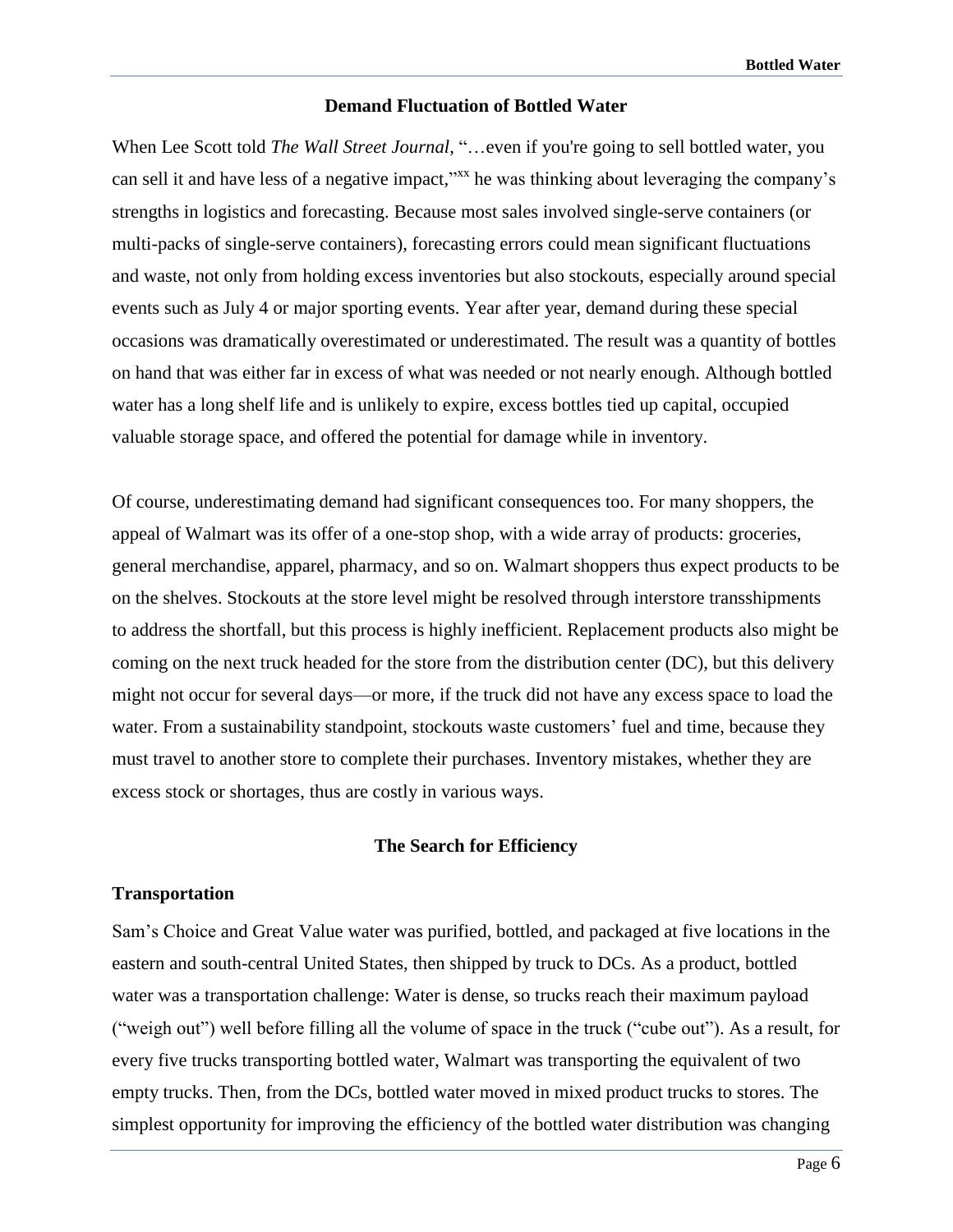the pallet configuration, an improvement of only about 2%. But for efficiency reasons, Walmart already participated in CHEP, a pallet-sharing system based on the six standard pallet dimensions specified in the International Organization for Standardization (ISO) Standard 6780, so any pallet change would be very disruptive to its operations, and potentially, to operations of others that participated in that system.

Purified water could also be bottled in the DC; it could come from any source, including municipal tap water. If Walmart started purifying and bottling tap water at each DC, it would need to purchase machinery to blow the preforms, purify the water, and fill the bottles. This configuration could limit the negative impacts of the forecasting variations by taking a step out of the supply chain and reducing transportation miles. But Walmart was often the largest customer for the bottlers with which it contracted, such that its business tended to provide balance in production forecasts. Removing that business might introduce more production forecasting error for the bottler. That is, by introducing this additional variation, the overall system might become less efficient, even if Walmart was more efficient.

## **Forecasting**

Walmart had a powerful tool to improve its forecasting: its wealth of point-of-sale (POS) data. But should such forecasting be performed at the store level and then rolled up to the DCs? Or should it be done at the DC and then somehow allocated to the stores? Store and DC replenishment both require forecasts. Most replenishment systems use time-series forecasting methods, which assume an underlying demand pattern. The goal of time-series methods is to see through any noise (e.g., random fluctuations in sales) to determine the underlying pattern, which should include trends and/or seasonality in demand. Complicating the matter was the bullwhip effect, which describes how fluctuations in demand get amplified upstream in the supply chain. Moderate ups and downs in consumer demand become slightly exaggerated in store orders, and then become further exaggerated in DC orders. But not every aspect of the bullwhip effect is random or even necessarily faulty. For example, some orders might be placed to maximize transportation efficiency or address other constraints. Internally generated variation at the store or DC level also meant that relying too much on POS data might obscure meaningful variation. Products with high sales rates often are appropriate for POS-based forecasting. As a fast-moving consumer good, bottled water should be well-suited to bottom-up POS-data forecasting. But it also may suffer a bullwhip effect, involve a lot of non-turn volume, and exhibit seasonality. Other factors cause changes in demand for bottled water as well, such as weather conditions.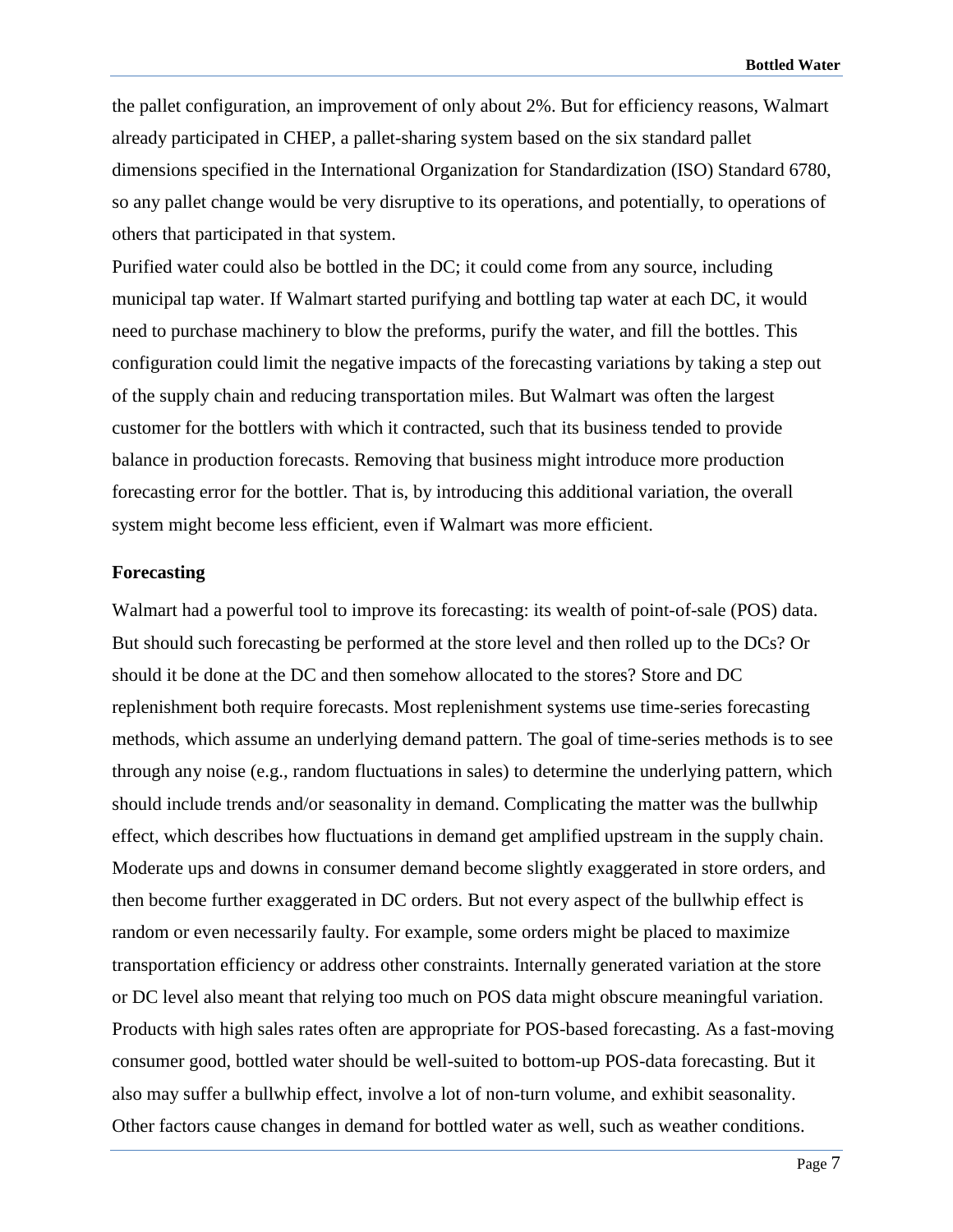# **Searching for Win–Win Solutions**

In his "Twenty-First Century Leadership" speech, publicly announcing Walmart's new sustainability strategy, Lee Scott explicitly posed the question: "Is this consistent with our business model?" Walmart's success in increasing operational efficiencies had answered this question in the affirmative: The retailer identified many quick wins that offered both financial returns for the company and improvements to its environmental footprint. Yet bottled water posed a more direct challenge to Walmart's business model. Calls for Walmart to discontinue or curtail its sales of bottled water suggested trade-offs between environmental and business goals when it came to selling sustainable products, raising a whole new set of questions for Walmart: What is the role of the firm in educating consumers and changing consumption patterns? Should Walmart lead or follow broader societal trends? And how much is enough? Is improving operational efficiency a sufficient solution to the challenge of selling bottled water, or would the company need to do more?